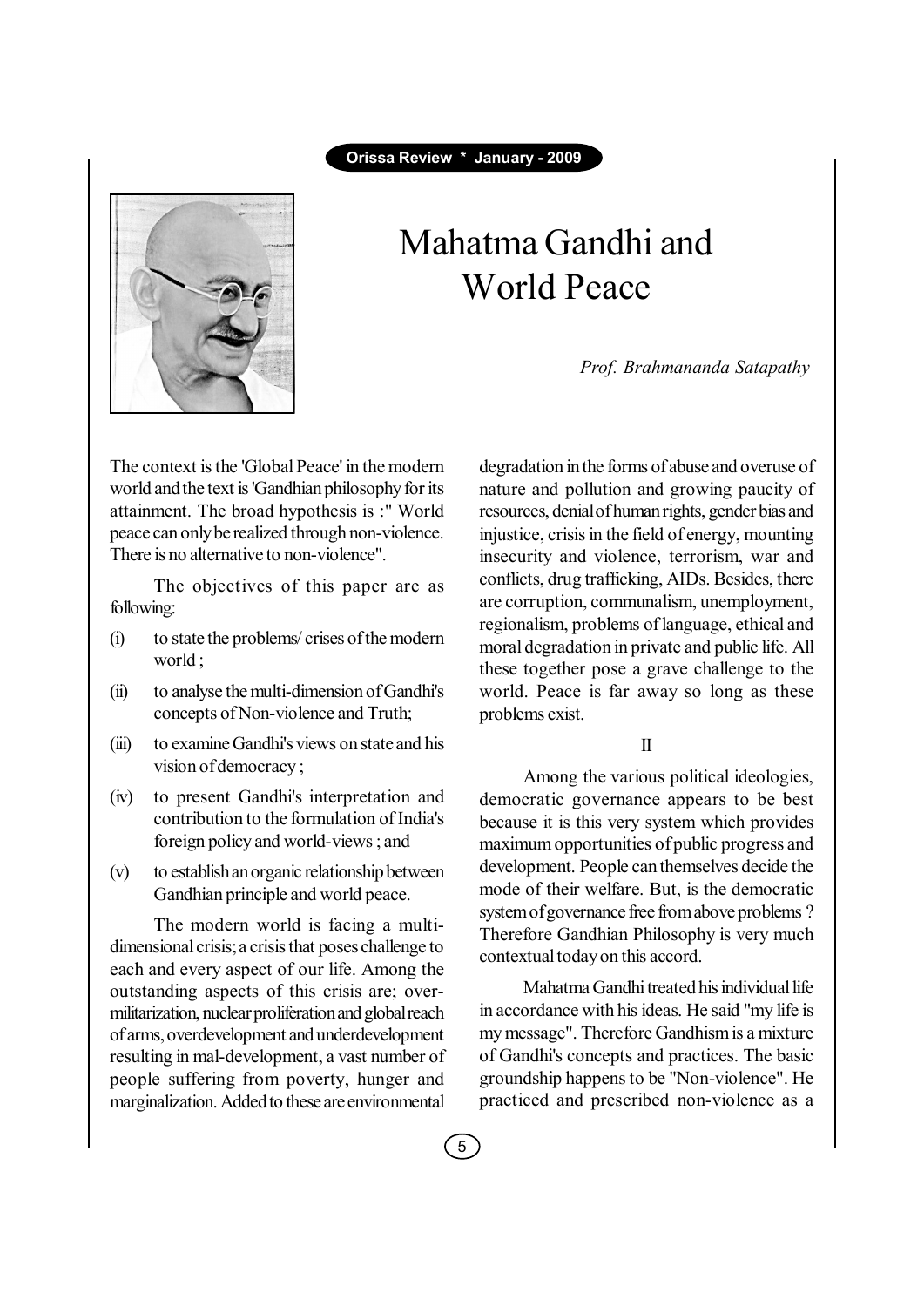remedy against all social evils. It is the most ancient eternal values and culture of India. He said on this account, "I have nothing new to teach you... Truth and non-violence are as old as hill." Nonviolence and Truth are two sides of a same coin.

## **A. Non-violence**

Total non-violence consists in not hurting some other one's intellect, speech or action per own thought, utterance or deeds and not to deprive some one of his life." In essence, abstinence in toto from violence is non violence. In this context Gandhi clarified in an edition of young India.

"..... to hurt someone, to think of some evil unto some one or to snatch one's life under anger or selfishness, is violence. In contrast, purest nonviolence is an epitome in having a tendency and presuming towards spiritual or physical benefit unto everyone without selfishness and with pure thought after cool and clear deliberations... The ultimate yardstick of violence or non-violence is the spirit behind the action."

### **B. Non-Violence is perpetual.**

From beginning unto now man has been ultimately treading path of non-violence. It came into existence along with man. It is co-terminus with life. In case, it has not with man from the very beginning, there might have been self-dom by man. Besides there has been gradual enhancement in development and proximity in spite of presence of various obstacles and hurdles.

**(C)** Non-violence and Truth both are complementary to each other. It is more appropriate to say " Truth is God," rather than saying "God is Truth". He equated God with Absolute Truth as ultimate reality , Soul is the spark of this God of Truth. It is the moral, The spiritual force, the divine spirit which regulates our body and mind. It is the voice of God, the voice of Truth within us.

Both are two sides of the same coin. Both have same value. Difference consists in approach only. The derivation is that Truth stays with permanence and that Truth is permanent. Nonviolence on account of being permanently present stays to be true. Non-violence is both a means and an end in itself.

## **(D) Non-Violence is the strongest weapon.**

It is not a weapon of the weak. It has no place for cowardice. It is an active force. Nonviolence is impossible without bravery / courage/ fearlessness. Doing at any cost something that one ought to do. The courage of dying without killing. Having decided upon the rightness of a situation, Gandhi would not like one to be passive spectator to evil. This is the essence of Non-Alignments which is different from neutrality. "When freedom is menaced or justice is threatened or where aggression takes place we can not and shall not be neutral."

**(E)** Non-Violence has individual and social aspects too. It fosters co-operation and cooperative progress. Progress is difficult to achieve without co-operation. Co-operation is possible only when there is no violence. To him, regulation of mutual relations in society is through non-violence to considerable extent. He wished it to be developed on large scale. He called upon the people to continue to develop it in practice throughout life as the basis of life.

### **(F) Non-Violence is not utilitarianism.**

It is all - timely and all welfaristic. A nonviolent is always ready to face punishment for the maximum benefit of all whereas a utilitarian is not.

**(G)** Complete unity and integrity of body, mind and soul are in the individual human being. The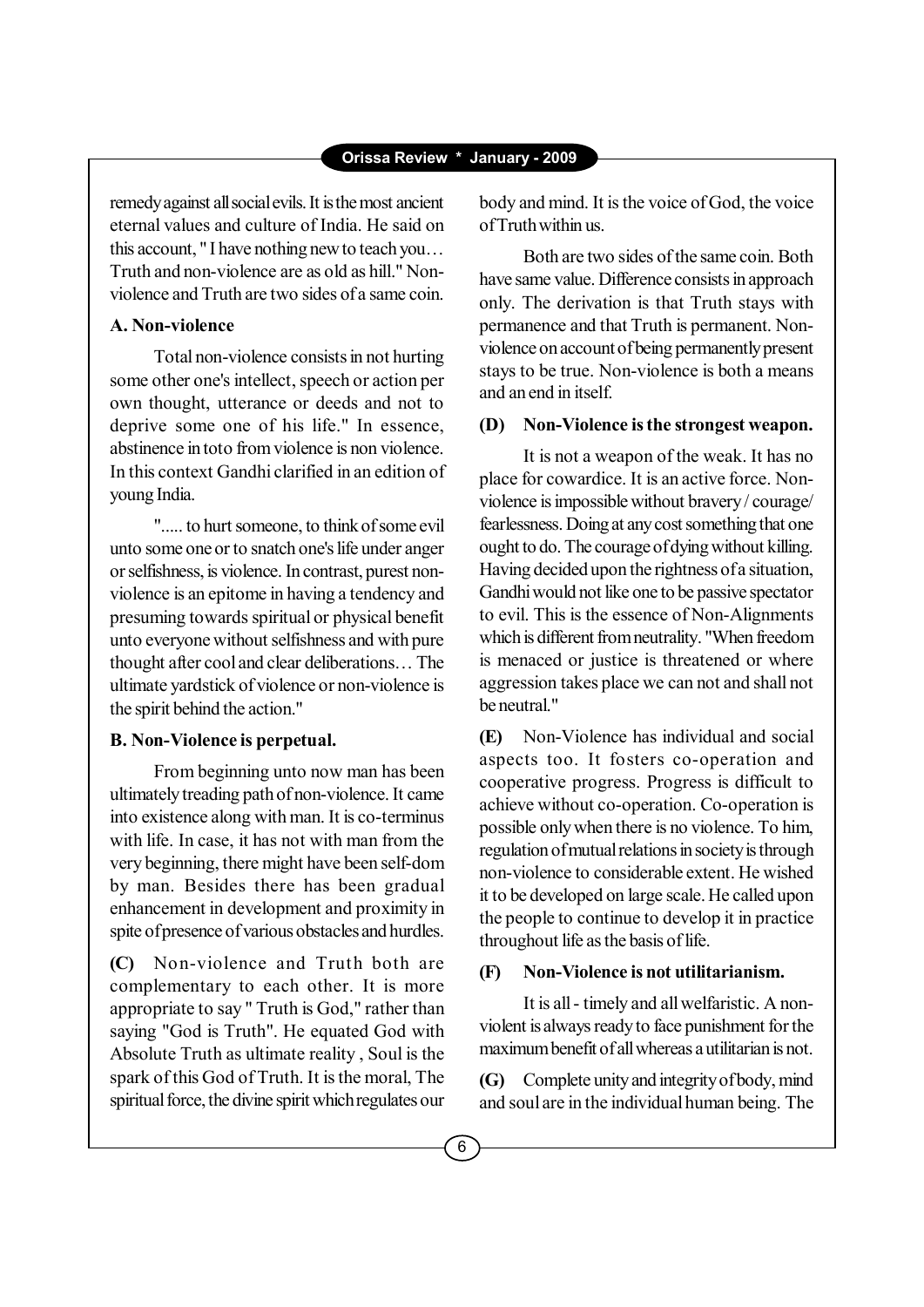body should be controlled by mind and the mind by the soul - a harmony among three. But this control is not to be achieved by despising or neglecting either the body or mind or soul.

**(H)** Means are at least as important as, and often more important than, ends. It is, of course, desirable that ends should be good and reasonable. They give direction to life while the means adopted constitute life itself. The means confirm to the test of truth and no-violence, even mistakes, errors, and failures aid the growth of the individual. We can not get a rose by planting a noxious weed. There is an inviolable connection between the means and end as there is between the seed and tree. The relationship between the two is organic. There must be purity of means. Those who grow out of violence, they will end in violence. This is what makes Gandhi distinctly different form Kautilya, Machiavelli, Bentham, Karl Marx, Lenin, Trotsky and others.

# **III**

Examination of Gandhi's view on State may, perhaps, lead to a better understanding of his vision of democracy. Sometimes a confusion is made between the acts of the individuals and those of the State, and it is expected tht Gandhi's State is to be non-violent. But how is the State act nonviolently, when it represents violence in a concentrated and organized form ? Indeed a nonviolent state is a contradiction in terms. It could only be called a non-violent stateless society. This is the ideal for Gandhi. Non-existence of State as cherished by Gandhi is impossible instantly or in near future. At the level of imperfect nature of man, among the existing states, democratic governance appears to be best.

But the paradox is that being theoretically the best system of government, there is tidal waves of violence and other related problems sweeping across the world and seems to be having no respite.

Gandhi is certainly a staunch supporter of democracy. He believed that state is best which governs least and this is his second best ideal. He held the view that there are certain things which cannot be done without political powers, even though there are numerous other things which do not at all depend upon political power. While in ideal society, there is no room for the military and police, yet in the actual state there is provision for it according to the moral level of its citizens. Democracy should be intermingled with nonviolence in even manner and governmental interference is minimum. The present democratic systems can overcome the problems most importantly "violence and terrorism" only when non-violence is accorded supreme status in practice as well as in principle and at social as well as individual plane. Only such a democracy can be successful in its real goal. The existing democratic deficit can be overcome by incorporating "Gandhism in democracy". Violence is not sacred, pure or welfaristic from any point of view. Whatever is gained on the basis of it is impure and temporary. Democracy and violence can never be mutual. The basis of democracy is non-violence in toto. In it, people will grow accustomed spontaneously to observe their social obligations without the operation of the State The more the individuals have imbibed the spirit of non-violence, the less the necessity of state. This is the implication of Gandhi's concept of Swaraj. " The attempt to win Swaraj is Swaraj itself. It is a developing ideal and is "better than the best". Gandhi calls it "indefinable". Whatever political institutions Gandhi accepted, he did so as a transitional device, to be transcended by better ones. No institutional device is final. They must involve with the evolution of the individuals. The state should work in the direction of development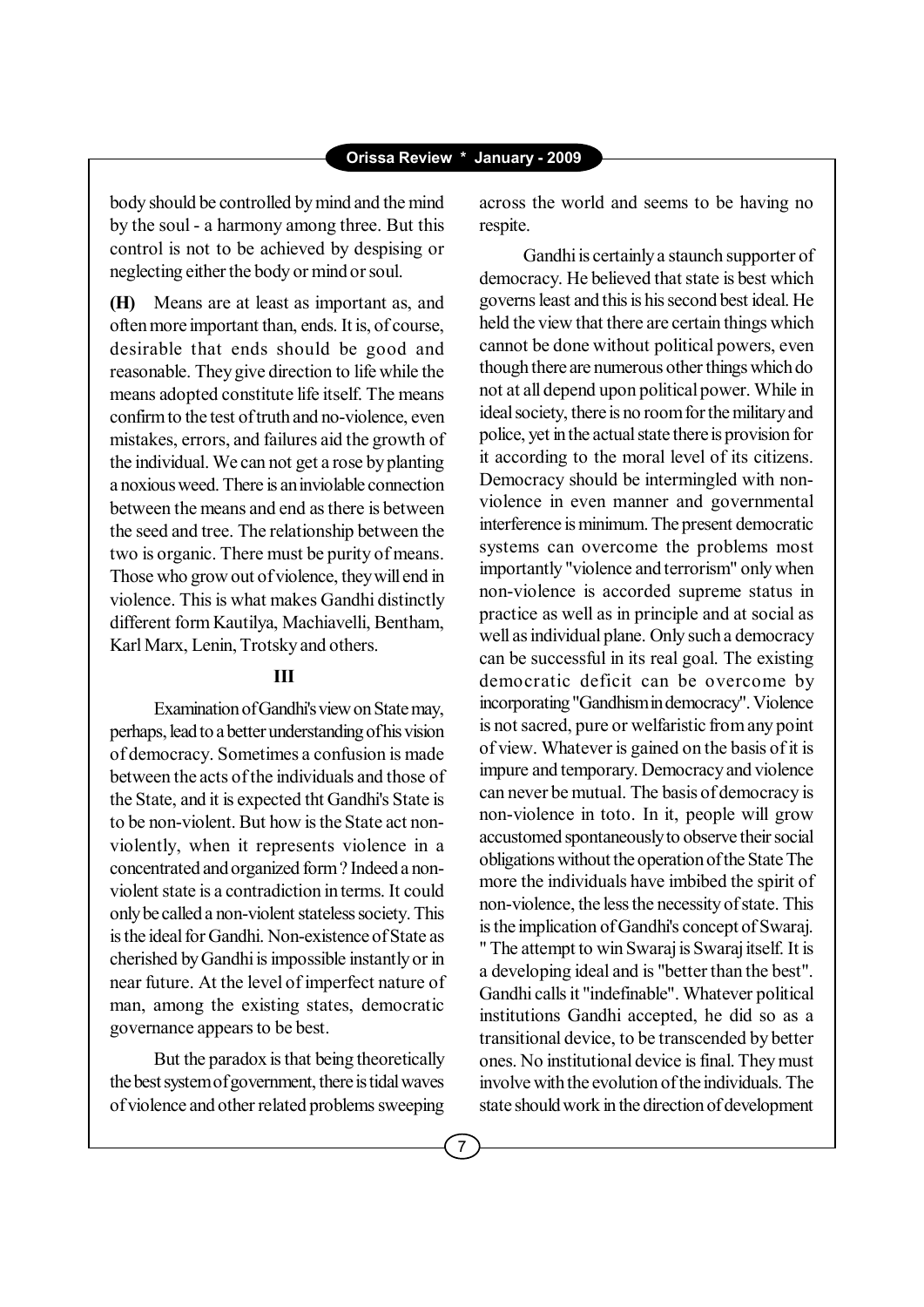of non-violence at individual, community, social and national levels. Gandhi believes that politics can remain pure and free of corruption only if and so far it is based on ethical principles- ethics which are common to all religions. He stands for the spiritualization and secularization of politics. Gandhi said : "If they are to be truly made democratic, they must be valiantly non-violent. In case of its absence, democracy shall be there for namesake only and it would be better for it ... clearly be supporter of dictatorship". This democracy must be such that it should not warrant power of punishment. In it people will certainly be conscious of their duties. Peace requires peaceful method. There is no alternative to non-violence.

#### **IV**

Gandhi's experiences in South Africa became his laboratory where he conducted experiments and formulated his worldview. The discovery was Satyagraha. The policy of apartheid by the white Minority Government made the lives of the millions of the coloured people deplorably miserable. Colonialism was legitimized. He valiantly fought against racialism, apartheid and colonialism. The historic challenge before him was whether the weak could fight the strong. Through his constant experimentation he realized that nonviolence was the strongest weapon of the colonized masses and taught them to use it. He was able to induce courage and strength in the weakest of the weak and remorse in the hearts of the cruelest of the cruel and his belief that good exists in all humans, one only has to awaken that good within.

On his return from South Africa, Gandhi took the leadership of Indian National Congress and adopted a positive and dynamic stand on international affairs. He said : "My idea of nationalism is that my country may become free, that if need be the whole of the country may die so that human race may live. There is no room for race hatred here. Let that be our nationalism".

#### He also said :

"I do want to think in terms of the whole world. My patriotism includes the good of mankind in general. Therefore my service of India includes the services of humanity... isolated independence is not the goal of the world states. It is voluntary interdependence. The better mind of the world desires today not absolutely independent states warring one against another, but a federation of friendly, interdependent states. The consummation of that event may be far off. I want to make no grand claims for our country. But I see nothing grand or impossible about expressing our readiness for universal interdependence rather than independence. I desire the ability to be totally independent without asserting the independence".

From the beginning of the Non-cooperation Movement, Mahatma Gandhi emphasized the view that free India would have friendly relations with other countries. In the issue of Young India, 1 June, 1921.

## Gandhi wrote :

"An India awakened and free has a message of peace and goodwill to a groaning world. Non-cooperation is designed to supply her with a platform from which she will preach the message."

In November 1921 All India Congress Committee (AICC) passed a resolution, drafted by Gandhi, conveying to the neighbouring countries that the foreign policy of the then Government of India did not represent the Indian opinion and was formulated by the British Government for holding India in subjection rather than protect her border. Freedom movements in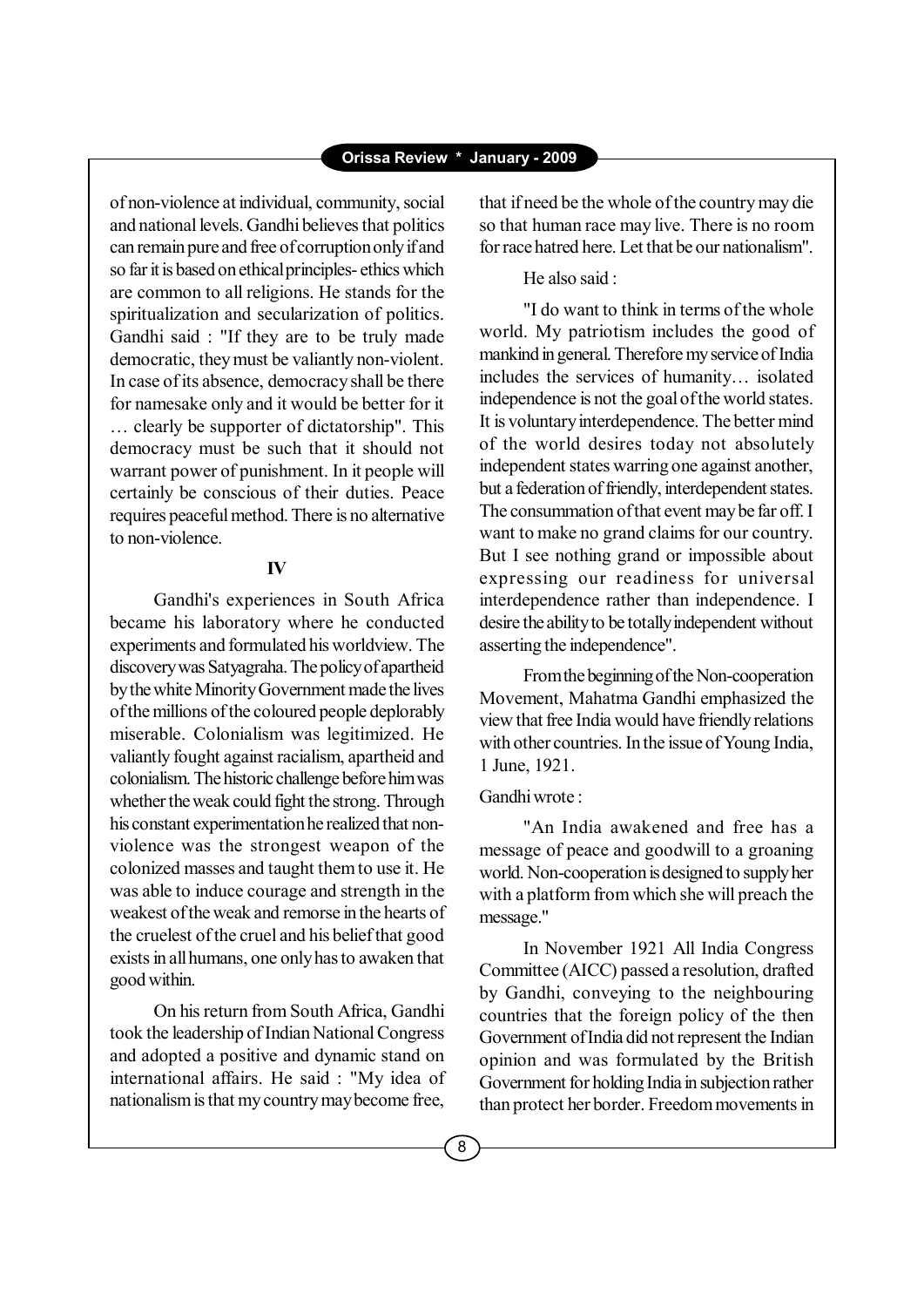Asian countries drew inspiration, sympathy and support of the Congress.

 Under his leadership the Congress did not want to limit its outlook to fighting against British imperialism in India and thought of combating imperialism elsewhere in the world. In 1927 at its Madras Session the Congress declared that India could not be a party to any imperialist war and in no case should India be made to join a war without the consent of its people. In September1933 Mahamta Gandhi wrote to Pandit Nehru : "We must recognize that our nationalism must not be  $incons$  is inconsistent with progressive internationalism... I can, therefore go to the whole length with you and say that we should range ourselves with the progressive forces of the world." Gandhi criticized the aggressive policies of Hitler and Mussolini. For India it is one of complete opposition to Fascists ; it is one of opposition to imperialism. All India Congress Committee reaffirmed its determination to oppose any attempt to involve India in the war without the consent of the Indian people.

After the outbreak of the Second World War, Gandhi supported the cause of Poland. Even despite British deception, Gandhi did not want to embarrass Britain when she was engaged in a life-and-death struggle with Nazi Germany.

It may be noted that after outbreak of the Second World War, Gandhi's insistence on the application of non-violence in the international arena led to his ideological break with the Congress organization. Realizing the futility of war in June 1940, Gandhi went to the extent of urging Congress to declare that free India would not use any armed force for its defence.

In September 1940 the A.I.C.C. passed the resolution. The A.I.C.C. stated its commitment to the policy and practice of non-violence, world disarmament and world peace. During the war,

the nationalist movement in Afro-Asian Countries gained momentum. The end of the World War II was followed by the Cold War between the two Superpowers. In such a state of affairs, Mahatma Gandhi and Pandit Nehru propounded their doctrine of international amity and cooperation and resurgence of afro-Asian countries for the sake of liberation from colonial rule. India made it categorically clear to keep aloof from all alignments.

Asian Relations Conference was held from 23 March to 2 April 1947 in New Delhi. In this gathering both Gandhi and Nehru ,stressed the role of Asia and India in the promotion of world peace. Gandhi declared "I would not like to see that dream realized in my life time". Gandhiji advocated "voluntary inter-dependence" of nations as against their isolated independence", and "universal interdependence rather than independence". The AICC in its resolution 1942 under Gandhi subscribed to an idealistic approach to India's foreign policy. It expressed "the future" peace, security and ordered progress of the world demand a World Federation of free nations and on no other basis can the problems of the modern world be solved". Such a World Federation was advocated for the sake of the freedom of the member nations, prevention of aggression and exploitation of one nation by another, protection of national minorities, advancement.

Gandhi advised the Asian delegates to convey to the whole world, particularly the west the message of Love and Truth. He said :

"The west today is pining for wisdom. It is despairing of the multiplication of atom bombs, because the multiplication of atom bombs means utter destruction not merely of the west but of the whole world, as if the prophecy of the Bible is going to be fulfilled and there is to be, heaven forbid, a deluge. It is up to you to deliver the whole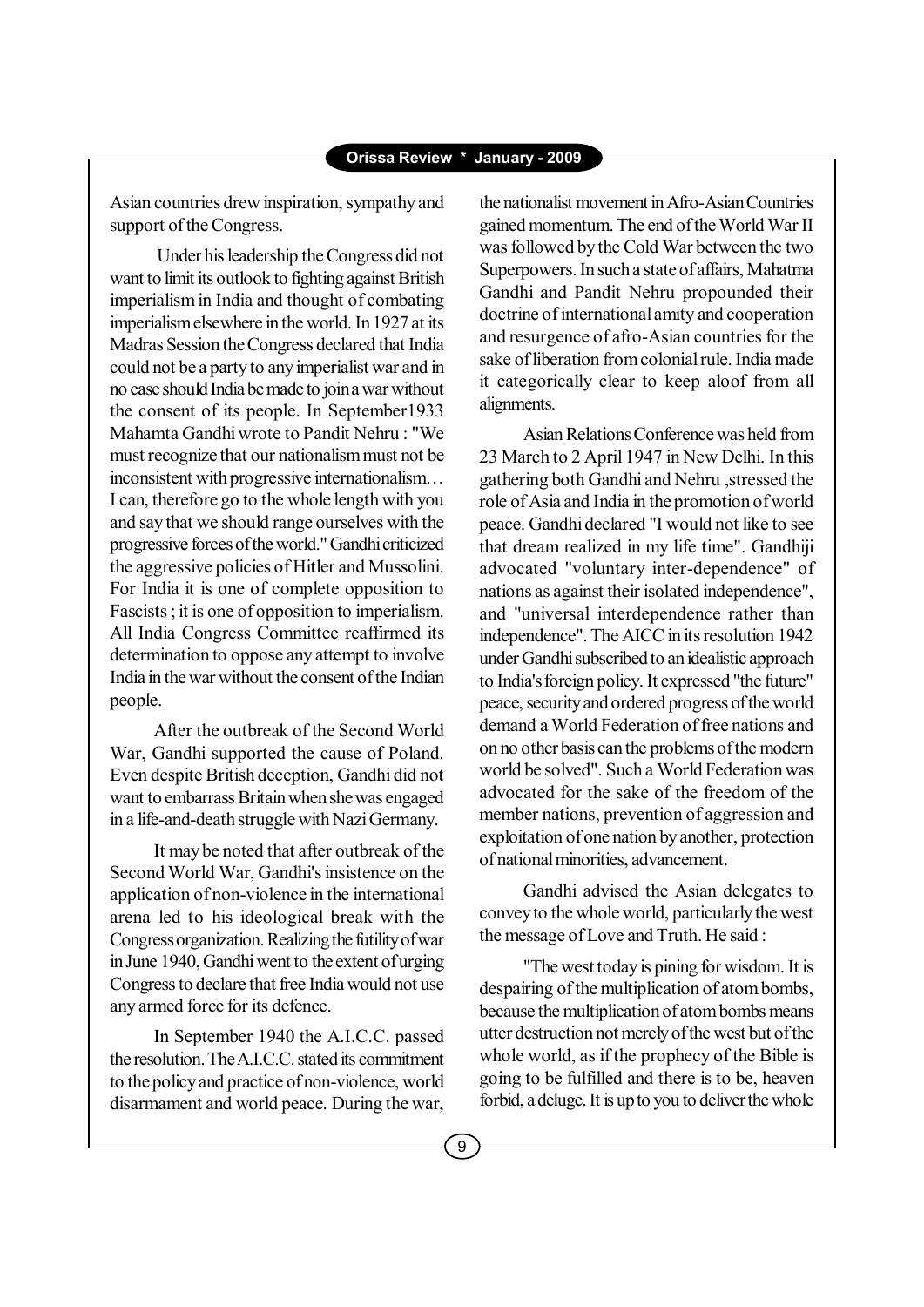world, not merely Asia, from that sin. That is the precious heritage your teachers and my teachers have left us".

Gandhi was in favour of building up of a "World Commonwealth". Gandhi in his speech on 15 September 1931 at the Round Table Conference (Second Session) said :

"Time was when I prided myself on being, and being called, a British subject. I have ceased for many years to call myself a British subject, I would far rather be called a revel than a subject. But I have aspired- I still aspire to be citizen, not in the Empire, but in a Commonwealth ; in a partnership if God wills it an indissoluble partnership but not a partnership super-imposed upon one nation by another".

Pandit Nehru formulated India's foreign policy adopting Gandhian prescription. It found its expression in the formulation of Panchasheel. Panchasheel are five principles of peaceful coexistence signed between India and China in April 1954 These are :

- i) Mutual respect for each other's territorial Integrity and sovereignty
- ii) Mutual non-aggression
- iii) Mutual non-interference in each other's internal affairs
- iv) Equality and mutual benefit and
- v) Peaceful coexistence.

The policy of Non-Alignment reflected the essence of Gandhian prescription and reiteration of 'Panchasheel'. It has grown in to a gigantic movement having 118 countries as members and completing its 14th Summit. In fact, the Non-Aligned Movement (NAM) is rightly described" History's biggest peace movement", it stood for 'Atom for peace'. The only possible answer to the atom bomb is non-violence.

As Pandit Nehru used to say" I would call ours the authentic Gandhian era and the policies and philosophy which seek to implement are the policy and philosophy taught to us by Gandhiji. There have been no break in the continuity of our thoughts before and after 1947".

#### **V**

Mahatma Gandhi is a practical idealist. He is not a pacifist. The impact of Gandhian message on Dr. Martin Luther King Jr. was so profound and electrifying that he practiced the message and techniques for the liberation of the black people in America. He also deserves to be considered as the first public figure who sensed and articulated the common concern in respect of environment. He taught "Earth is our mother and we are her children". A mother can satisfy the needs of her children but not greed, hence limitation of human wants. He strongly pleaded for liberation and upliftment of women. If women are empowered and reign the world, it would be a peaceful world. Gandhi is a postmodernist in the sense that he has harmoniously balanced the multiple identities. There is no private Gandhi and public Gandhi. He has prescribed basic education for cultivating and nurturing moral life.

The ultimate ideal of 'Non-violence and Truth' is unrealized and unrealizable ; its value consists in pointing out the direction, not in their realization. Striving after the ideal is the very essence of practicing Gandhi's philosophy. This consciousness should make one strive to overcome the imperfection. Mahatma Gandhi did not have a shadow of doubt that the world of tomorrow will be, must be, a society based on non-violence.

### *Bibliography-*

1. Ravindra Kumar, "Relevance of Gandhism in the Modern Polity", in the book Mahatma Gandhi, Interactive Multimedia, Electronic book, 2007.